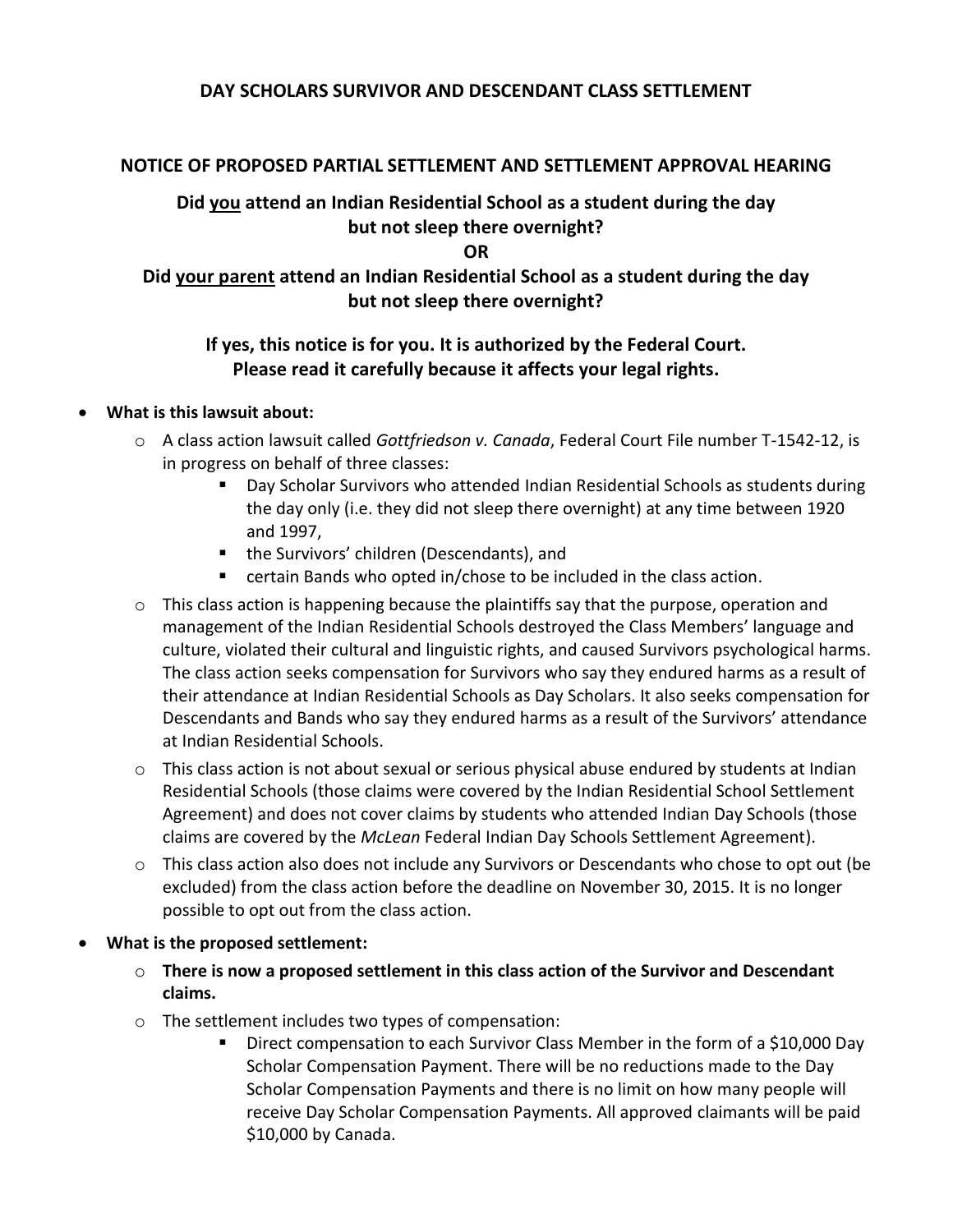- Canada will also pay \$50 million to the Day Scholars Revitalization Fund, to be used to support healing, wellness, education, language, culture, heritage and commemoration, for the benefit of Survivor and Descendant Class Members.
- $\circ$  All Survivor Class Members who attended a listed Indian Residential School during the day only, for part or all of a school year, are included in the proposed settlement. A listed Indian Residential School is one where there were, or might have been, Day Scholars.
- o You can see the full list of Indian Residential Schools that are included in this class action at the end of this Notice and at Schedule E of the Settlement Agreement. The full list is divided in two: List 1, which includes Indian Residential Schools confirmed to have had Day Scholars; and List 2, which includes Indian Residential Schools where there may have been Day Scholars. Both List 1 and List 2 Schools are included in the settlement.
- $\circ$  A Survivor Class Member's claim will be approved if it is made before the claims deadline (21 months after claims start being accepted), and if, for at least one of the school years when the Survivor Class Member was a Day Scholar, they did not already receive a Common Experience Payment under the Indian Residential Schools Settlement Agreement or payment under the *McLean* Federal Indian Day Schools Settlement Agreement for that school year.
- o Any Survivor Class Members who were alive as of May 30, 2005, but have died since, are included in the proposed settlement. The heirs of these deceased Survivor Class Members may be entitled to make a claim. The Estate Claims Process is at Schedule D to the Settlement Agreement.
- $\circ$  Claimants whose claims are dismissed because the Claims Administrator is not satisfied that the claimant was a Day Scholar at a listed Indian Residential School have the right to seek reconsideration. Claimants seeking reconsideration can choose to be represented by the lawyers for the Class Members at no cost, or to hire and pay for other lawyers of their choice.
- $\circ$  In exchange for the benefits discussed above, the Survivor and Descendant Class claims will be dismissed in the class action and Canada will receive a "release" of its liability from all Survivor and Descendant Class Members. No Survivor Class Members will be able to sue Canada for any harm or damage due to their attendance as a Day Scholar at any Indian Residential School. No Descendant Class Members will be able to sue Canada for any harm or damage due to their parents' attendance as a Day Scholar at any Indian Residential School.
- $\circ$  Canada will pay the legal fees and expenses of the lawyers for the Class Members directly. These fees and expenses are separate from the settlement benefits and will not lower or affect the benefits in any way.
- o **Unless and until the Federal Court approves the Settlement Agreement, it is only a proposed settlement. Class Members cannot submit claims and cannot receive compensation until after the proposed settlement is approved by the Federal Court.**
- $\circ$  The proposed settlement does not include the Band Class. Nothing in the proposed settlement will affect the Band Class claim, which is moving forward regardless of what happens with this proposed settlement.
- **What's next:**
	- $\circ$  A Federal Court judge will decide whether to approve the proposed settlement. The test that the judge will apply is whether the settlement is fair, reasonable, and in the best interests of the Class Members. The judge will consider the entire settlement agreement all together as a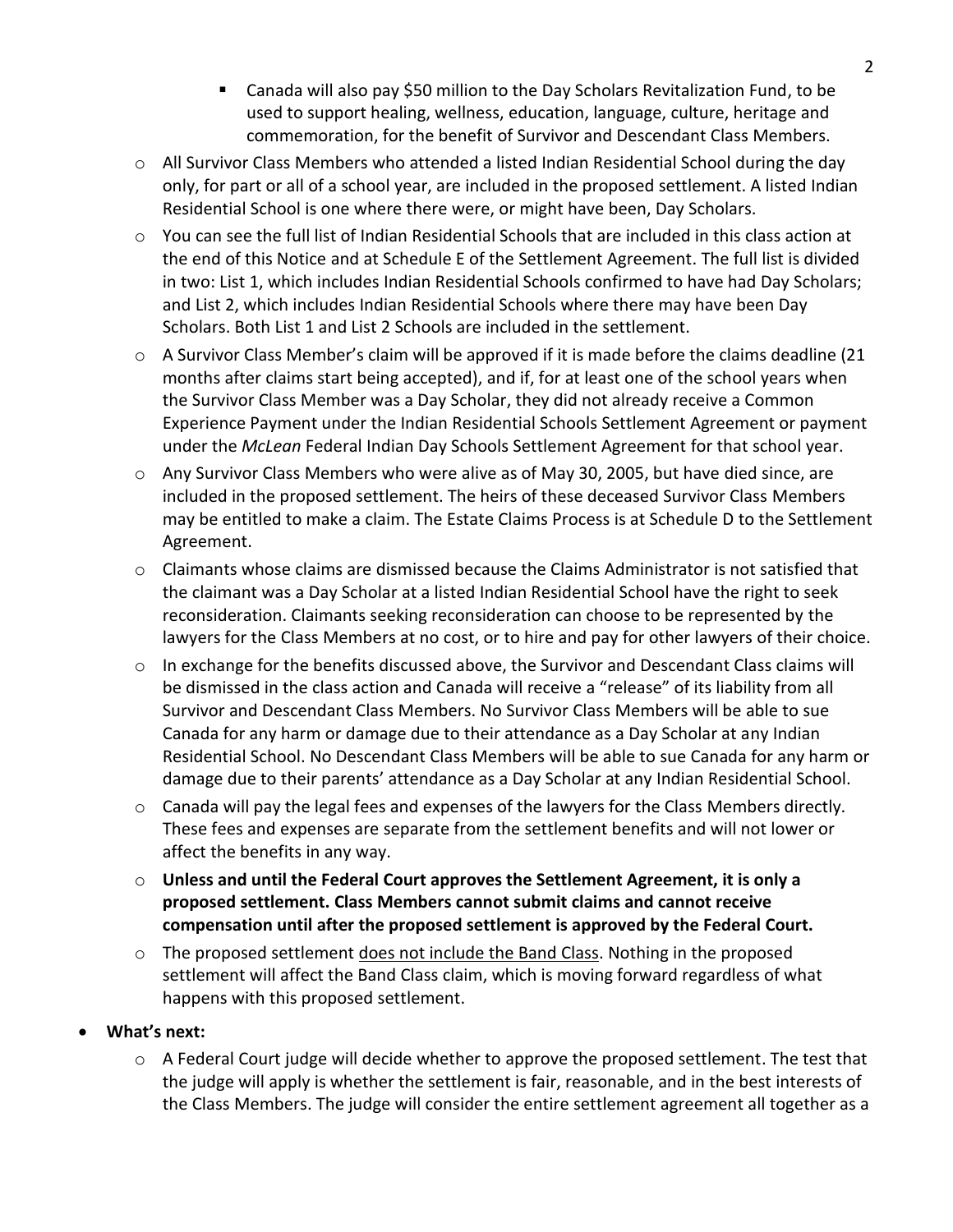complete package. The judge is not able to pick and choose which parts of the settlement to approve or not approve.

- $\circ$  The judge will make the decision about whether to approve the proposed settlement following a court hearing that will start on September 7, 2021.
- $\circ$  Because of COVID-19, it is not clear at this point whether the settlement approval hearing for this class action will take place in a courtroom or online. Either way, it will be possible to watch the hearing online. The link for the hearing will be posted on the <http://www.justicefordayscholars.com/> website several days beforehand.
- o If the judge **approves** the settlement, then it will apply to all Survivors and Descendants. If the judge **does not approve** the settlement, then it will not take effect and the class action lawsuit will continue to trial.
- o At the hearing, the lawyers for the Class Members will also ask the Federal Court to approve their legal fees and expenses.
- **What you can do:**
	- o You do not have to do anything at this time.
	- o You can choose to participate in the settlement approval process. This means sharing your opinion about whether the settlement is fair, reasonable, and in the best interests of the Survivors and Descendants:
		- you can send in a written statement, which must include your name, contact information, a statement that you are a Class Member, and a statement that you support or object to the proposed settlement, and any other details you would like to add. Written statements can be sent by email, mail or fax, and must be received by August 20, 2021, at 11:59 PDT at:

[dayscholars@waddellphillips.ca](mailto:dayscholars@waddellphillips.ca) Waddell Phillips Professional Corporation Att'n: Day Scholars Class Action 36 Toronto Street, Suite 1120 Toronto, ON M5C 2C5 Fax: 416-477-1657

■ you can sign up to speak at the settlement approval hearing by emailing [dayscholars@waddellphillips.ca](mailto:dayscholars@waddellphillips.ca) by August 30, 2021, at 11:59 PDT. Further details, including technical information about the online hearing, will be sent to everyone who signs up to speak.

**More information about your rights and options, details of the settlement (including the settlement agreement), and details about the settlement approval process, can be found on the [www.justicefordayscholars.com](http://www.justicefordayscholars.com/) website. If you have questions or opinions you would like to share, please contact Class Counsel at 1-888-222-6845 or [dayscholars@waddellphillips.ca.](mailto:dayscholars@waddellphillips.ca)**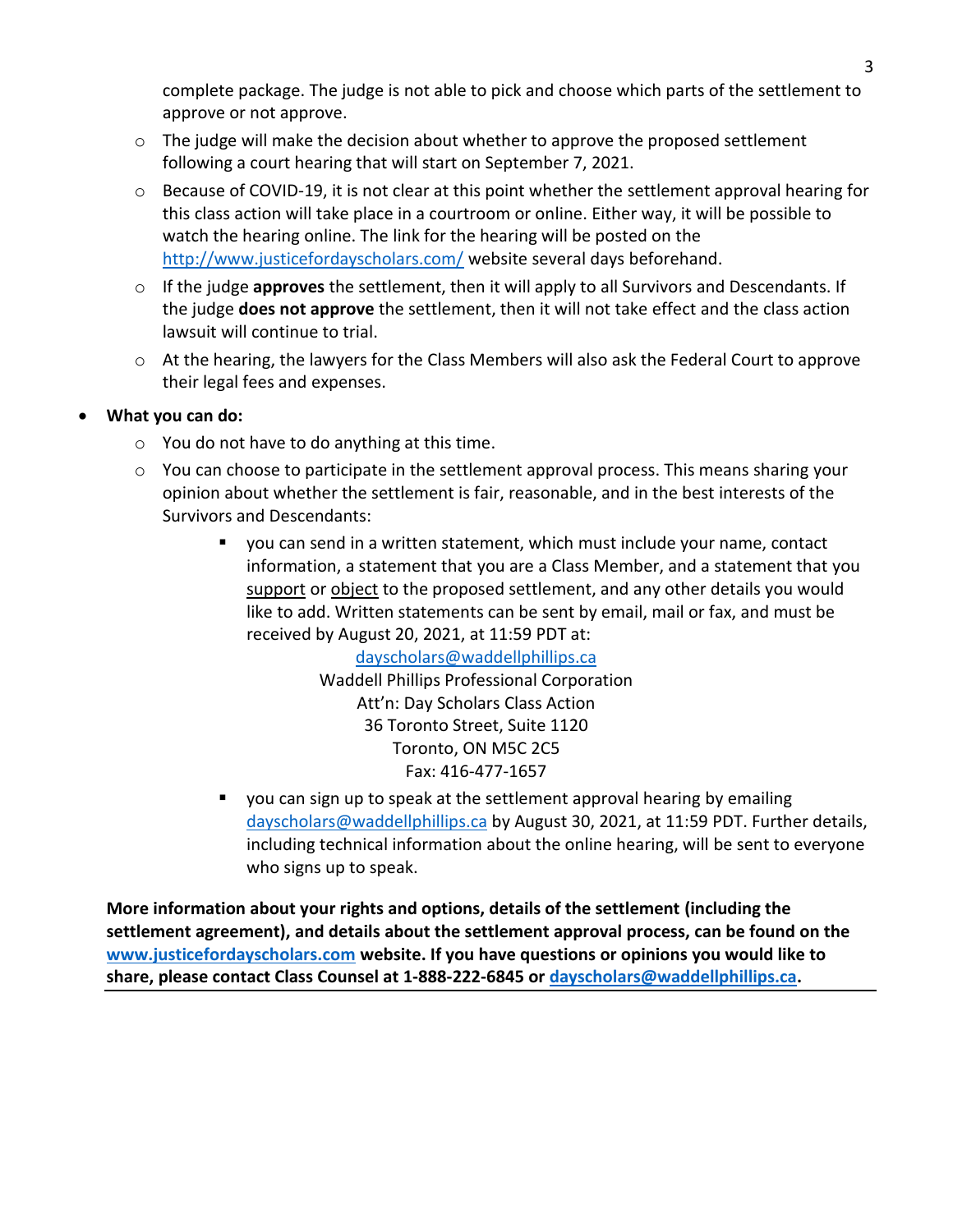| <b>School</b>                                       | <b>Location</b>                                                         | <b>Opening Date</b><br>(January<br>1, 1920 as per the<br><b>Class Period or</b><br>later, as | <b>School Closing</b><br>or Transfer<br><b>Date</b> |
|-----------------------------------------------------|-------------------------------------------------------------------------|----------------------------------------------------------------------------------------------|-----------------------------------------------------|
|                                                     |                                                                         | applicable)                                                                                  |                                                     |
| <b>British Columbia Residential Schools</b>         |                                                                         |                                                                                              |                                                     |
| Alberni                                             | Port Alberni<br>(Tseshaht Reserve)                                      | January 1, 1920<br><b>Interim Closures:</b><br>June 2, 1917, to                              | August 31,<br>1965                                  |
|                                                     |                                                                         | December 1, 1920<br>February<br>21, 1937 to<br>September 23,<br>1940                         |                                                     |
| Cariboo (St. Joseph's,<br>William's Lake)           | <b>Williams Lake</b>                                                    | January 1, 1920                                                                              | February 28,<br>1968                                |
| Christie (Clayoquot, Kakawis)                       | Tofino                                                                  | January 1, 1920                                                                              | June 30, 1983                                       |
| Kamloops                                            | Kamloops (Kamloops Indian<br>Reserve)                                   | January 1, 1920                                                                              | August 31,<br>1969                                  |
| Kuper Island                                        | <b>Kuper Island</b>                                                     | January 1, 1920                                                                              | August 31,<br>1968                                  |
| Lejac (Fraser Lake)                                 | Fraser Lake (on reserve)                                                | January 1, 1920                                                                              | August 31,<br>1976                                  |
| <b>Lower Post</b>                                   | Lower Post (on reserve)                                                 | September 1,<br>1951                                                                         | August 31,<br>1968                                  |
| St. George's (Lytton)                               | Lytton                                                                  | January 1, 1920                                                                              | August 31,<br>1972                                  |
| St. Mary's (Mission)                                | <b>Mission</b>                                                          | January 1, 1920                                                                              | August 31,<br>1973                                  |
| <b>Sechelt</b>                                      | Sechelt (on reserve)                                                    | January 1, 1920                                                                              | August 31,<br>1969                                  |
| St. Paul's (Squamish, North<br>Vancouver)           | Squamish, North Vancouver                                               | January 1, 1920                                                                              | August 31,<br>1959                                  |
| <b>Alberta Residential Schools</b>                  |                                                                         |                                                                                              |                                                     |
| <b>Assumption (Hay Lake)</b>                        | Assumption (Hay Lakes)                                                  | February 1, 1951                                                                             | September 8,<br>1968                                |
| <b>Blue Quills</b>                                  | Saddle Lake Indian Reserve<br>(1898 to 1931)<br>St. Paul (1931 to 1990) | January 1, 1920                                                                              | January 31,<br>1971                                 |
| Crowfoot (Blackfoot, St.<br>Joseph's, Ste. Trinité) | Cluny                                                                   | January 1, 1920                                                                              | December 31,<br>1968                                |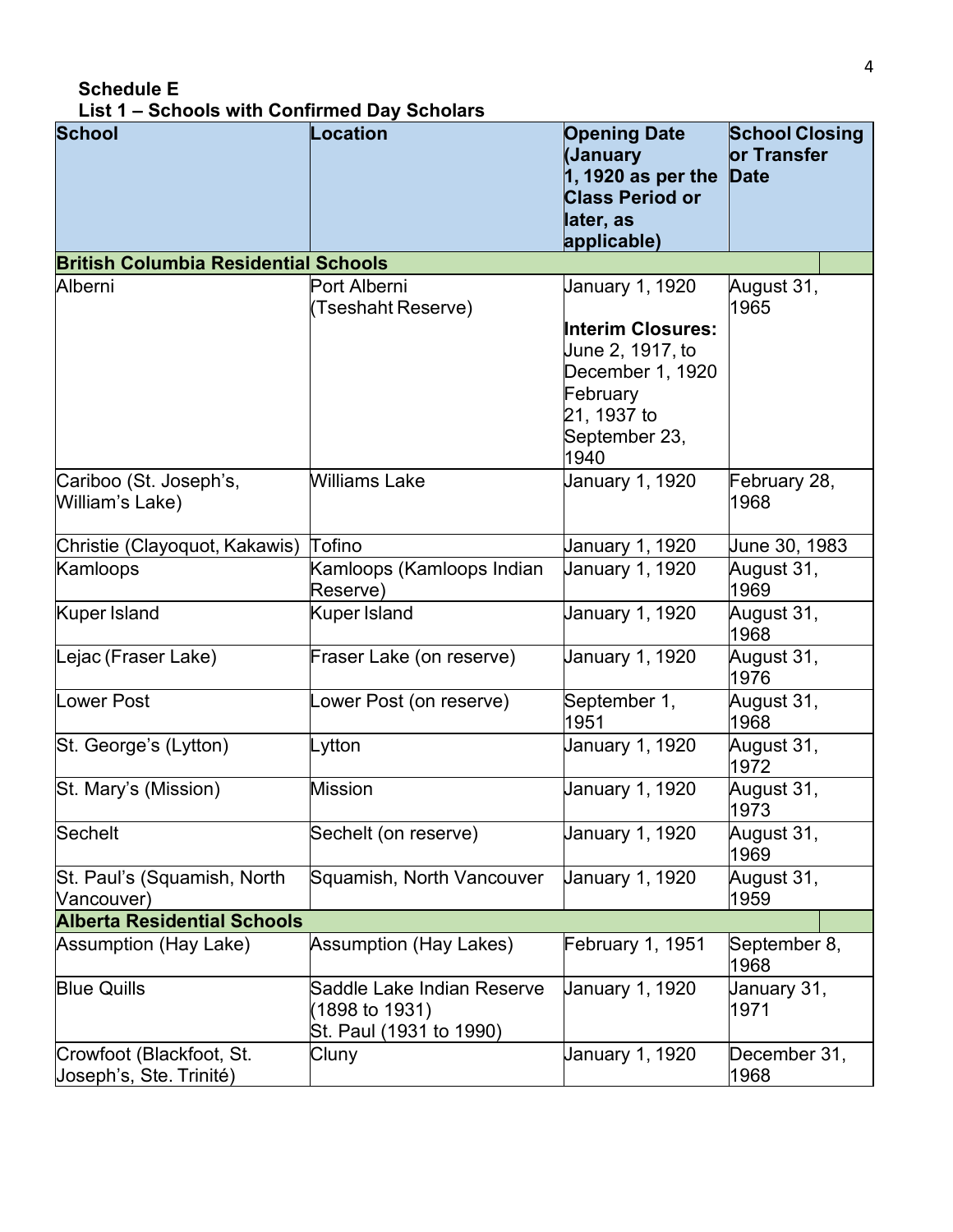|                                                                       |                                                        |                                                                                               | 5                     |
|-----------------------------------------------------------------------|--------------------------------------------------------|-----------------------------------------------------------------------------------------------|-----------------------|
| Desmarais (Wabiscaw Lake,<br>St. Martin's, Wabisca Roman<br>Catholic) | Desmarais, Wabasca / Wabisc January 1, 1920<br>a       |                                                                                               | August 31,<br>1964    |
| Ermineskin (Hobbema)                                                  | Hobbema (Ermineskin Indian Uanuary 1, 1920<br>Reserve) |                                                                                               | March 31, 1969        |
| Holy Angels (Fort Chipewyan,<br>École des Saint-Anges)                | Fort Chipewyan                                         | January 1, 1920                                                                               | August 31,<br>1956    |
| Fort Vermillion (St. Henry's)                                         | <b>Fort Vermillion</b>                                 | January 1, 1920                                                                               | August 31,<br>1964    |
| Joussard (St. Bruno's)                                                | esser Slave Lake                                       | 1920                                                                                          | October 31,<br>1969   |
| Morley (Stony/Stoney,<br>replaced McDougall<br>Orphanage)             | Morley (Stony Indian<br>Reserve)                       | September 1,<br>1922                                                                          | Uuly 31, 1969         |
| Old Sun (Blackfoot)                                                   | Gleichen (Blackfoot Reserve)                           | <b>January 1, 1920</b>                                                                        | June 30, 1971         |
|                                                                       |                                                        | <b>Interim Closures:</b><br>1922 to February<br>1923<br>June 26, 1928 to<br>February 17, 1931 |                       |
| Sacred Heart (Peigan,<br>Brocket)                                     | Brocket (Peigan Indian<br>Reserve)                     | January 1, 1920                                                                               | <b>June 30, 1961</b>  |
| St. Cyprian (Queen<br>Victoria's Jubliee Home, Peiga Reserve)<br>n)   | Brocket (Peigan Indian                                 | January 1, 1920<br><b>Interim Closure:</b><br>September<br>1, 1953 to October<br>12, 1953     | June 30, 1961         |
| St. Mary's (Blood, Immaculate Cardston (Blood Indian<br>Conception)   | Reserve)                                               | 1920<br><b>Interim Closure:</b><br>September<br>1, 1965 to January<br>6, 1966                 | August 31,<br>1969    |
| St. Paul's (Blood)                                                    | Cardston (Blood Indian<br>Reserve)                     | January 1, 1920                                                                               | August 31,<br>1965    |
| Sturgeon Lake (Calais, St.<br>Francis Xavier)                         | Calais                                                 | January 1, 1920                                                                               | August 31,<br>1959    |
| Wabasca (St. John's)                                                  | Wabasca Lake                                           | January 1, 1920                                                                               | August 31,<br>1965    |
| Whitefish Lake (St.<br>Andrew's)                                      | <b>Whitefish Lake</b>                                  | January 1, 1920                                                                               | June 30, 1950         |
| Grouard                                                               | West side of Lesser Slave<br>Lake, Grouard             | January 1, 1920                                                                               | September 30,<br>1957 |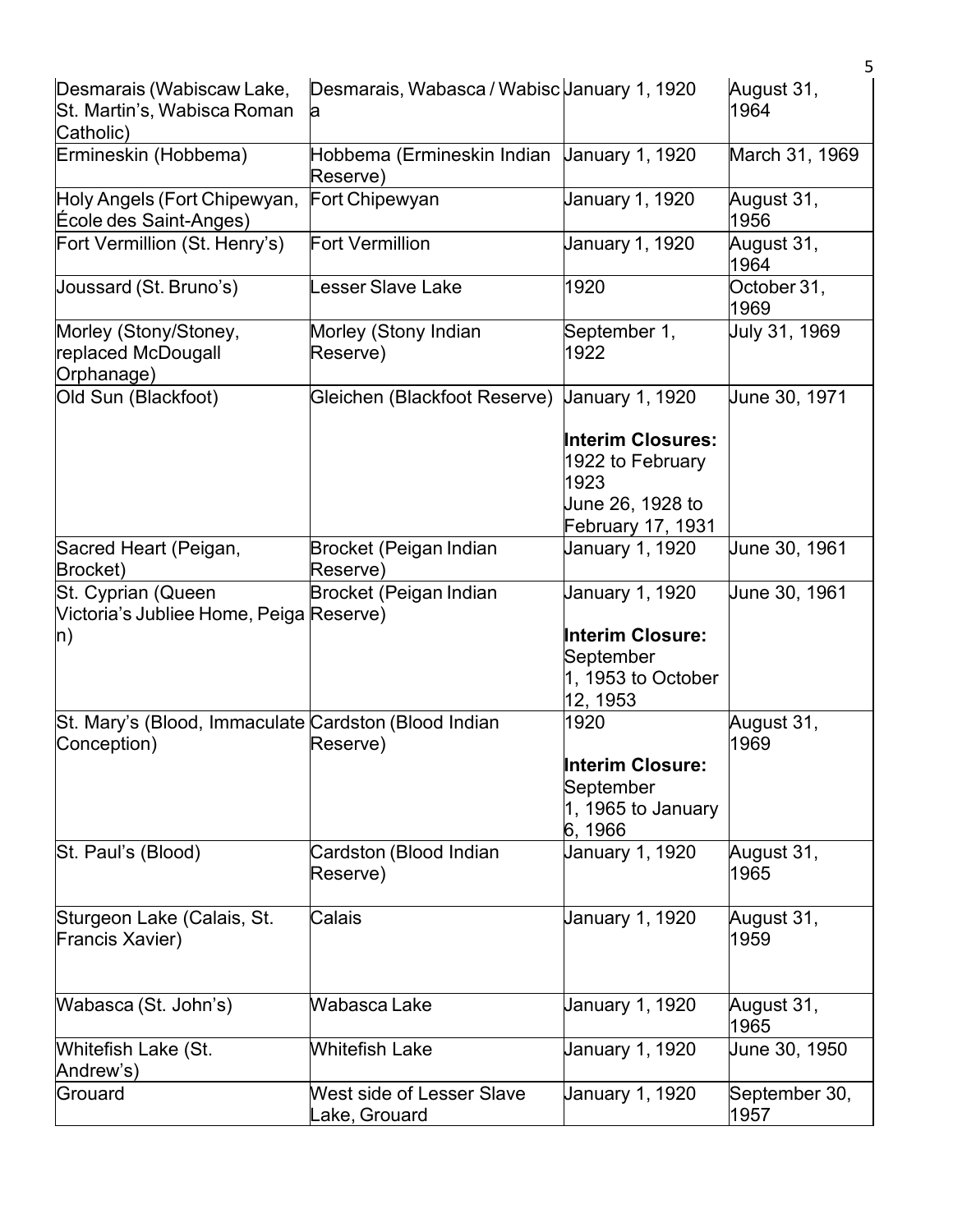| <b>Saskatchewan Residential Schools</b>                                                                                |                                                                  |                                                                                                                                               |                      |  |
|------------------------------------------------------------------------------------------------------------------------|------------------------------------------------------------------|-----------------------------------------------------------------------------------------------------------------------------------------------|----------------------|--|
| Beauval (Lac la Plonge)                                                                                                | <b>Beauval</b>                                                   | January 1, 1920                                                                                                                               | August 31,<br>1968   |  |
| <b>File Hills</b>                                                                                                      | <b>Balcarres</b>                                                 | January 1, 1920                                                                                                                               | June 30, 1949        |  |
| Gordon's                                                                                                               | Punnichy (Gordon's Reserve)                                      | <b>January 1, 1920</b><br><b>Interim Closures:</b><br>June 30, 1947, to<br>October 14, 1949<br>January<br>25, 1950 to<br>September 1,<br>1953 | August 31,<br>1968   |  |
| Lebret (Qu'Appelle, Whitecalf, Lebret<br>St. Paul's High School)                                                       |                                                                  | January 1, 1920<br><b>Interim Closure:</b><br>November<br>13, 1932 to May<br>29, 1936                                                         | August 31,<br>1968   |  |
| Marieval (Cowesess, Crooked Cowesess Reserve<br>Lake)                                                                  |                                                                  | January 1, 1920                                                                                                                               | August 31,<br>1969   |  |
| Muscowequan (Lestock,<br>Touchwood)                                                                                    | _estock                                                          | January 1, 1920                                                                                                                               | August<br>31, 1968   |  |
| <b>Prince Albert (Onion</b><br>Lake Anglican, St. Alban's, All Prince Albert<br>Saints, St. Barnabas, Lac<br>La Ronge) | Onion Lake / Lac La Ronge /                                      | <b>January 1, 1920</b>                                                                                                                        | August<br>31, 1968   |  |
| St. Anthony's (Onion Lake,<br>Sacred Heart)                                                                            | <b>Onion Lake</b>                                                | January 1, 1920                                                                                                                               | March 31, 1969       |  |
| St. Michael's (Duck Lake)                                                                                              | Duck Lake                                                        | January 1, 1920                                                                                                                               | August 31,<br>1968   |  |
| St. Philip's                                                                                                           | Kamsack                                                          | April 16, 1928                                                                                                                                | August 31,<br>1968   |  |
| <b>Manitoba Residential Schools</b>                                                                                    |                                                                  |                                                                                                                                               |                      |  |
| Assiniboia (Winnipeg)                                                                                                  | Winnipeg                                                         | September 2,<br>1958                                                                                                                          | August 31,<br>1967   |  |
| <b>Brandon</b>                                                                                                         | <b>Brandon</b>                                                   | 1920<br><b>Interim Closure:</b><br>July 1, 1929 to July<br>18, 1930                                                                           | August 31,<br>1968   |  |
| <b>Churchill Vocational Centre</b>                                                                                     | Churchill                                                        | September 9,<br>1964                                                                                                                          | June 30, 1973        |  |
| Cross Lake (St. Joseph's,<br>Norway House)                                                                             | <b>Cross Lake</b>                                                | January 1, 1920                                                                                                                               | June 30, 1969        |  |
| Fort Alexander (Pine Falls)                                                                                            | Fort Alexander Reserve No. 3, January 1, 1920<br>near Pine Falls |                                                                                                                                               | September 1,<br>1969 |  |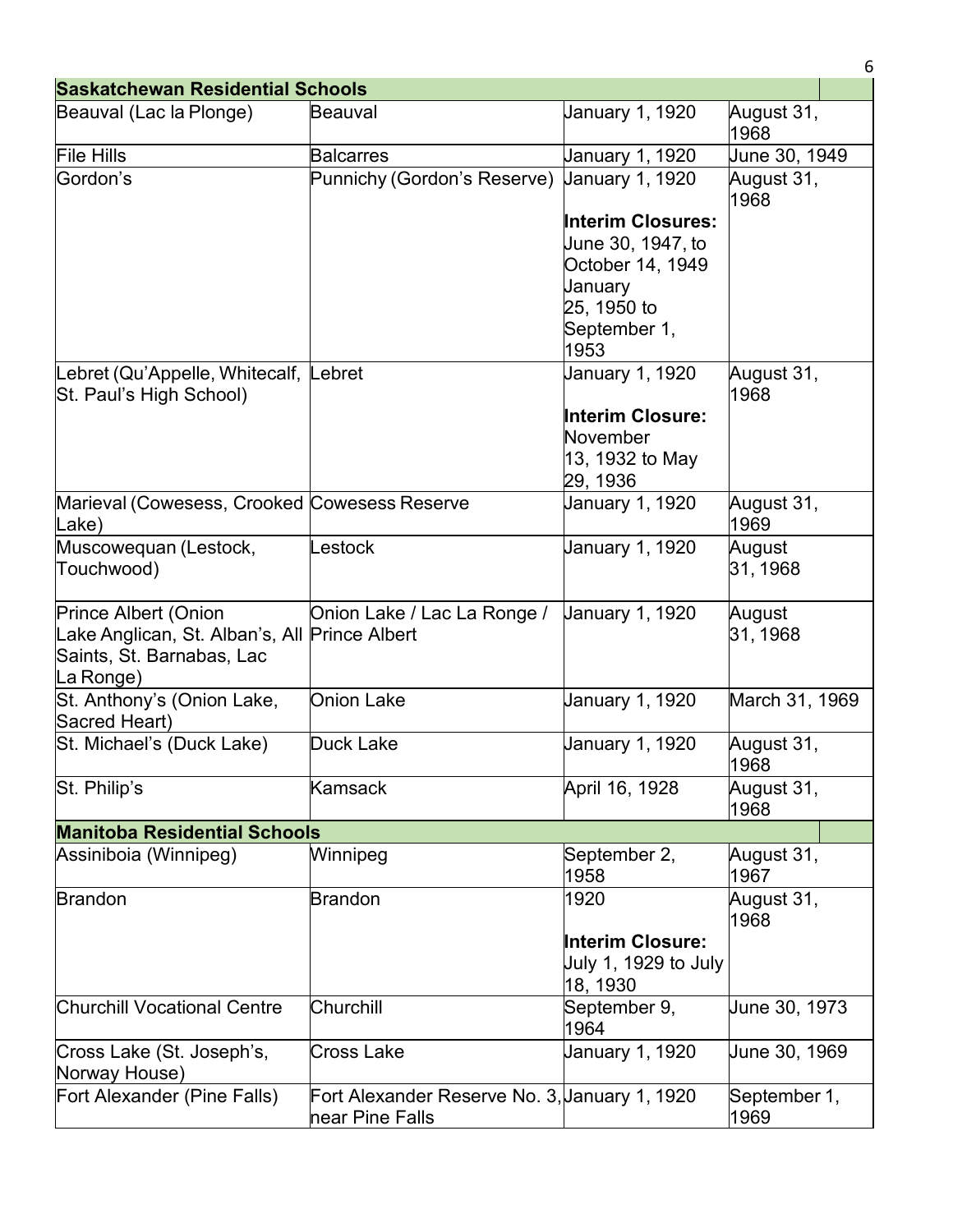|                                                                                     |                    |                                                                    | $\overline{7}$     |
|-------------------------------------------------------------------------------------|--------------------|--------------------------------------------------------------------|--------------------|
| Guy Hill (Clearwater, the Pas, Clearwater Lake<br>formerly Sturgeon Landing,<br>SK) |                    | September 5,<br>1952                                               | August 31,<br>1968 |
| Norway House                                                                        | Norway House       | January 1, 1920                                                    | June 30, 1967      |
|                                                                                     |                    | <b>Interim Closure:</b><br>May 29, 1946 to<br>September 1,<br>1954 |                    |
| Pine Creek (Camperville)                                                            | Camperville        | January 1, 1920                                                    | August 31,<br>1969 |
| Portage la Prairie                                                                  | Portage la Prairie | January 1, 1920                                                    | August 31,<br>1960 |
| Sandy Bay                                                                           | Sandy Bay Reserve  | January 1, 1920                                                    | June 30, 1970      |
| <b>Ontario Residential Schools</b>                                                  |                    |                                                                    |                    |
| <b>Bishop Horden Hall (Moose</b><br>Fort, Moose Factory)                            | Moose Island       | January 1, 1920                                                    | August 31,<br>1964 |
| Cecilia Jeffrey (Kenora, Shoal Shoal Lake<br>Lake)                                  |                    | January 1, 1920                                                    | August 31,<br>1965 |
| Fort Frances (St. Margaret's) Fort Frances                                          |                    | January 1, 1920                                                    | August 31,<br>1968 |
| McIntosh (Kenora)                                                                   | McIntosh           | May 27, 1925                                                       | June 30, 1969      |
| Pelican Lake (Pelican Falls)                                                        | Sioux Lookout      | September 1,<br>1927                                               | August 31,<br>1968 |
| Poplar Hill                                                                         | Poplar Hill        | September 1,<br>1962                                               | June 30, 1989      |
| St. Anne's (Fort Albany)                                                            | Fort Albany        | January 1, 1920                                                    | June 30, 1976      |
| St. Mary's (Kenora, St.<br>Anthony's)                                               | Kenora             | January 1, 1920                                                    | August 31,<br>1968 |
| Spanish Boys' School<br>(Charles Garnier, St.<br>Joseph's)                          | Spanish            | January 1, 1920                                                    | June 30, 1958      |
| Spanish Girls' School (St.<br>Joseph's, St. Peter's, St.<br>Anne's)                 | Spanish            | January 1, 1920                                                    | June 30, 1962      |
| <b>Quebec Residential Schools</b>                                                   |                    |                                                                    |                    |
| Fort George (Anglican)                                                              | Fort George        | September 1,<br>1933                                               | August 31,<br>1971 |
|                                                                                     |                    | <b>Interim Closure:</b><br>January 26, 1943<br>to July 9, 1944     |                    |
| Fort George (Roman<br>Catholic)                                                     | Fort George        | September 1,<br>1937                                               | June 30, 1978      |
| <b>Point Bleue</b>                                                                  | <b>Point Bleue</b> | October 6, 1960                                                    | August 31,<br>1968 |
| Sept-Îles                                                                           | Sept-Îles          | September 2,<br>1952                                               | August 31,<br>1969 |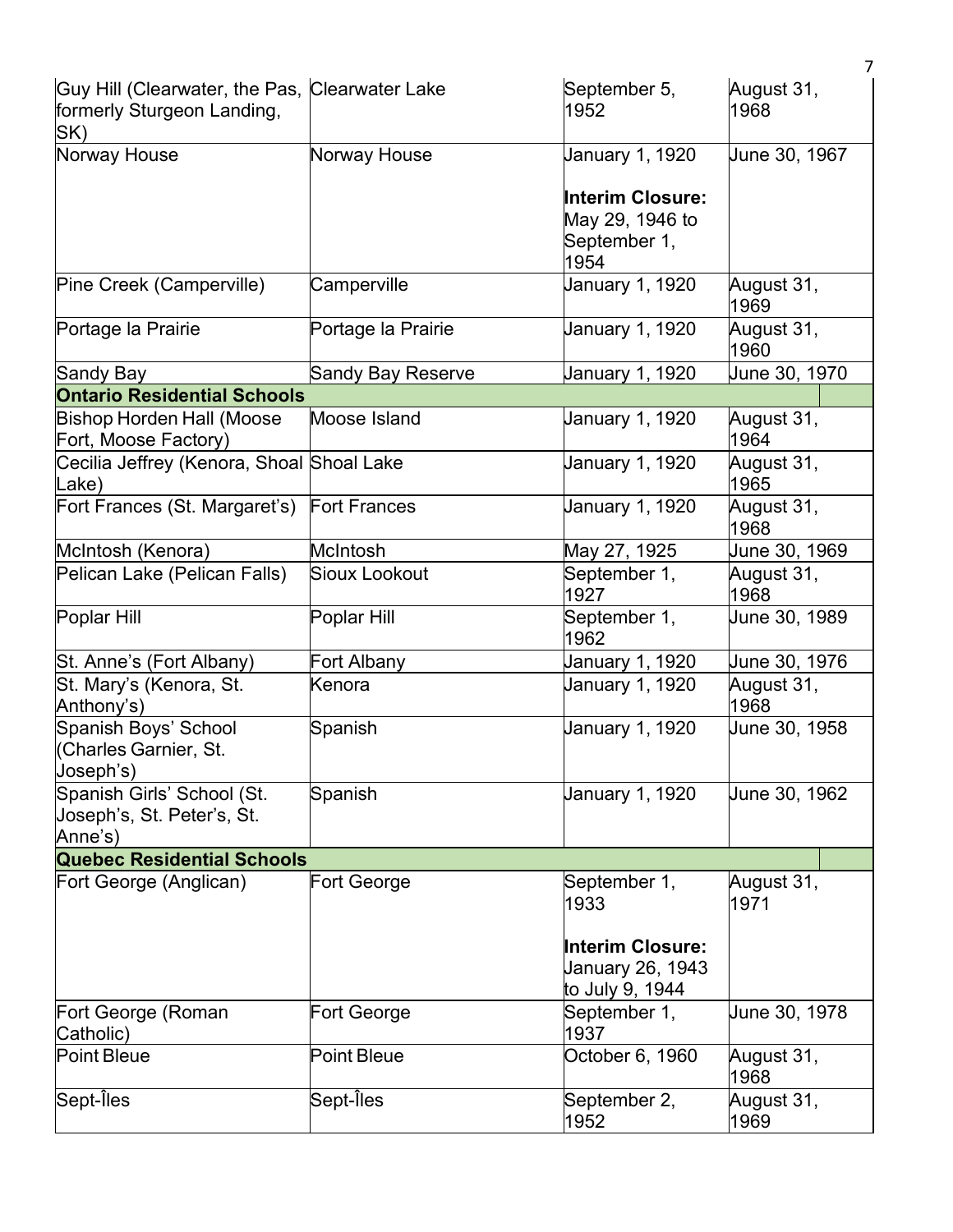| <b>Nova Scotia Residential Schools</b>            |                        |                                                                |                      |
|---------------------------------------------------|------------------------|----------------------------------------------------------------|----------------------|
| Shubenacadie                                      | Shubenacadie           | September 1,<br>1929                                           | June 30, 1967        |
| <b>Northwest Territories Residential Schools</b>  |                        |                                                                |                      |
| Aklavik (Immaculate<br>Conception)                | <b>Aklavik</b>         | July 1, 1926                                                   | June 30, 1959        |
| Aklavik (All Saints)                              | <b>Aklavik</b>         | August 1, 1936                                                 | August 31,<br>1959   |
| Fort Providence (Sacred<br>Heart)                 | <b>Fort Providence</b> | January 1, 1920                                                | June 30, 1960        |
| Fort Resolution (St.<br>Joseph's)                 | Fort Resolution        | January 1, 1920                                                | December 31,<br>1957 |
| Hay River (St. Peter's)                           | Hay River              | January 1, 1920                                                | August 31,<br>1937   |
| <b>Yukon Residential Schools</b>                  |                        |                                                                |                      |
| Carcross (Chooutla)                               | Carcross               | January 1, 1920<br><b>Interim Closure:</b><br>June 15, 1943 to | June 30, 1969        |
|                                                   |                        | September 1,<br>1944                                           |                      |
| <b>Whitehorse Baptist Mission</b>                 | <b>Whitehorse</b>      | September 1,<br>1947                                           | June 30, 1960        |
| Shingle Point Eskimo<br><b>Residential School</b> | <b>Shingle Point</b>   | September 16,<br>1929                                          | August 31,<br>1936   |

# **List 2 – Schools Not Known to Have Day Scholars**

| <b>School</b>                                                     | <b>Location</b>                             | <b>Opening Date</b><br>(January 1, 1920<br>as per the Class<br>Period or later, as<br>applicable) | <b>Closing or</b><br><b>Transfer</b><br><b>Date</b> |
|-------------------------------------------------------------------|---------------------------------------------|---------------------------------------------------------------------------------------------------|-----------------------------------------------------|
| <b>British Columbia Residential Schools</b>                       |                                             |                                                                                                   |                                                     |
| Ahousaht                                                          | Ahousaht (Maktosis Reserve) Uanuary 1, 1920 |                                                                                                   | January 26,<br>1940                                 |
| Coqualeetza from<br>1924 to 1940                                  | Chilliwack                                  | January 1, 1924                                                                                   | <b>June 30,</b><br>1940                             |
| Cranbrook (St.<br>Eugene's, Kootenay)                             | Cranbrook (on reserve)                      | January 1, 1920                                                                                   | <b>June 23,</b><br>1965                             |
| St. Michael's (Alert<br>Bay Girls' Home, Alert<br>Bay Boys' Home) | Alert Bay (on reserve)                      | January 1, 1920                                                                                   | August 31,<br>1960                                  |
| <b>Alberta Residential Schools</b>                                |                                             |                                                                                                   |                                                     |
| Edmonton<br>(Poundmaker,                                          | St. Albert                                  | March 1, 1924                                                                                     | August 31,<br>1960                                  |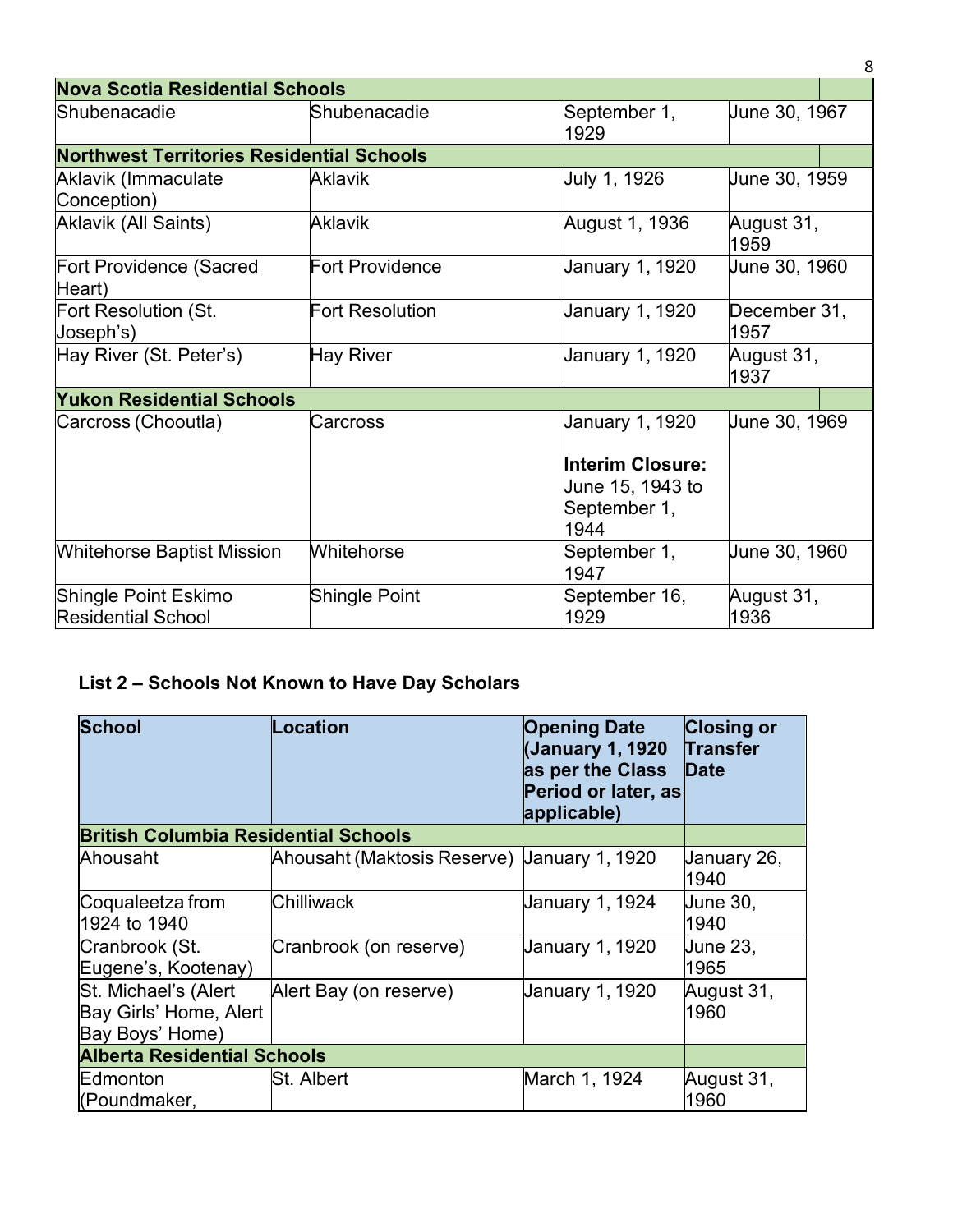| replaced Red Deer<br>Industrial)                     |                                                        | Interim<br><b>Closures:</b><br>July 1, 1946 to<br>October 1, 1946<br>July 1, 1951 to<br>November 5,<br>1951 |                       |
|------------------------------------------------------|--------------------------------------------------------|-------------------------------------------------------------------------------------------------------------|-----------------------|
| Lesser Slave Lake (St. Lesser Slave Lake<br>Peter's) |                                                        | January 1, 1920                                                                                             | June 30,<br>1932      |
| St. Albert (Youville)                                | St. Albert, Youville                                   | January 1, 1920                                                                                             | June 30,<br>1948      |
| Sarcee (St.<br>Barnabas)                             | Sarcee Junction, T'suu Tina<br>(Sarcee Indian Reserve) | January 1, 1920                                                                                             | September<br>30, 1921 |
| <b>Saskatchewan Residential Schools</b>              |                                                        |                                                                                                             |                       |
| <b>Round Lake</b>                                    | <b>Broadview</b>                                       | January 1, 1920                                                                                             | August 31,<br>1950    |
| Sturgeon Landing<br>(replaced by Guy Hill,<br>MB)    | Sturgeon Landing                                       | September 1,<br>1926                                                                                        | October 21,<br>1952   |
| Thunderchild (Delmas, Delmas<br>St. Henri)           |                                                        | January 1, 1920                                                                                             | January 13,<br>1948   |
| <b>Manitoba Residential Schools</b>                  |                                                        |                                                                                                             |                       |
| <b>Birtle</b>                                        | <b>Birtle</b>                                          | January 1, 1920                                                                                             | June 30,<br>1970      |
| Dauphin (replaced<br>McKay)                          | The Pas / Dauphin                                      | See McKay below                                                                                             | See McKay<br>below    |
| Elkhorn (Washakada)                                  | <b>Elkhorn</b>                                         | January 1, 1920<br><b>Interim Closure:</b><br>1920 to September<br>1, 1923                                  | June 30,<br>1949      |
| McKay (The Pas,<br>replaced by Dauphin)              | The Pas / Dauphin                                      | January 1, 1920<br><b>Interim Closure:</b><br>March 19, 1933 to<br>September 1,<br>1957                     | August 31,<br>1968    |
| <b>Ontario Residential Schools</b>                   |                                                        |                                                                                                             |                       |
| Chapleau (St. John's)                                | Chapleau                                               | January 1, 1920                                                                                             | July 31, 1948         |
| <b>Mohawk Institute</b>                              | <b>Brantford</b>                                       | January 1, 1920                                                                                             | August 31,<br>1968    |
| Mount Elgin (Muncey,<br>St. Thomas)                  | Muncey                                                 | January 1, 1920                                                                                             | June 30,<br>1946      |
| Shingwauk                                            | <b>Sault Ste. Marie</b>                                | January 1, 1920                                                                                             | June 30,<br>1970      |
| St. Joseph's / Fort<br>William                       | Fort William                                           | January 1, 1920                                                                                             | September 1,<br>1968  |